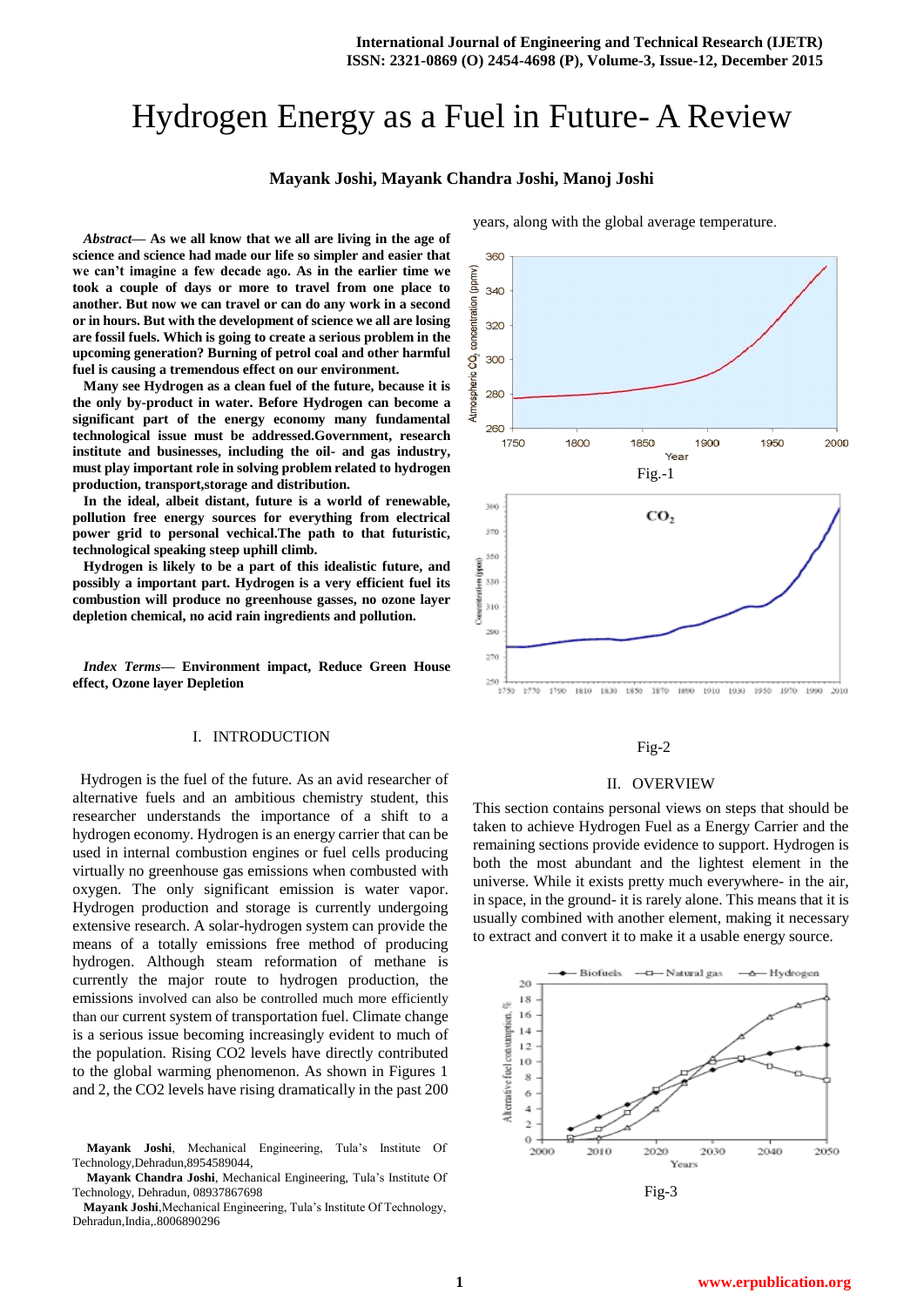# III. CAN HYDROGEN BE A FUTURE FUEL

YES, Hydrogen can be a future fuel because Hydrogen is only an energy carrier that can transform our fossil-fuel dependent economy into a hydrogen economy, which can provide an emissions-free transportation fuel. Literature reviews and independent research were the main methods of research. Hydrogen storage and transport are issues of intense research due to hydrogen low density.

When it comes to looking to the energy source that will replace fossil fuels, there is no shortage of options. Solar power, wind energy, ethanol and biofuels are typically used to replace petroleum-based combustion engines and coal-fired power plants.

But hydrogen stands apart as a promising alternative energy source. Although the idea of hydrogen as a widely used fuel source to power cars and generate electricity is a relatively new concept in response to seeking an alternative to oil, hydrogen fuel cells actually predate the internal combustion engine, which was invented in the middle of the 19th century.

Hydrogen is odorless, colorless, and tasteless, and thus undetectable by human senses. By comparison, natural gas is also odorless, colorless, and tasteless, but industry adds a sulfur-containing odorant to make it readily detectable by people. Odorants are not added to hydrogen because currently, there is no known odorant light enough to "travel with" hydrogen or disperse in air at the same rate. Odorants also contaminate fuel cells. Industry considers these properties when designing structures where hydrogen is used or stored and includes redundant safety systems that include leak detection sensors and ventilation systems.

Hydrogen burns with a pale blue, nearly invisible, flame. Hydrogen flames also have low radiant heat compared to hydrocarbon flames.

#### IV. HYDROGEN FUEL AS A BOOM IN FUTURE

Yes, we can say hydrogen as a boom in the upcoming generation because as we all are using our fossil fuel in a huge amount so it is sure that we one day they are going to be finish so to overcome this thing. And as our fossil fuel on combustion produce carbon that effect our enviournment due to which global warming is effecting our surrounding. Hydrogen is the only element which is in abundant amount in the atmosphere and in water. As it is a clean fuel it doesn't cause any type of pollution.

Hydrogen can power cars, trucks, buses, and other vehicles, as well as homes, offices, factories, and even portable electronic equipment, such as laptop computers. As the research says Hydrogen as a future fuel is the only best and easy financial option in the future as it can be used in Industry as a fuel and in vehicals.We can use many other energy sources such as Solar Energy, Wind energy, thermal process etc. and also produce energy but we are giving preference to hydrogen fuel because it bombardment energy level is much more than other energy sources. That's why also Hydrogen fuel as a boom in future.



#### V. HOW HYDROGEN FUEL CAN BE PRODUCED

Hydrogen can be produced in many different ways, using a wide range of technologies. Some of these involve established industrial processes while others are still at the laboratory stage. Some can be introduced immediately to help develop a hydrogen energy supply system; while others need considerable research and development.

Current hydrogen production is mostly at a large scale. Before a hydrogen energy system is fully proven and fully introduced, many regional demonstration and pilot projects will be required. Aside from large-scale industrial equipment, small-scale production technologies, including electrolyses and stationary and on board reformers, which extract hydrogen from gaseous and liquid fuels like natural gas, gasoline and methanol, will be needed. Many organizations are developing technologies specifically for this scale of operation.

#### VI. STORAGE OF HYDOGEN FUEL

One of the major problem occur use Hydrogen as fuel is that How to store Hydrogen in the form of a fuel?

Hydrogen can be stored as a compressed gas, as liquid or chemical hybrid. Of these, liquid hydrogen has the highest

density. However it is still about one-third of the volumetric value compared to gasoline and one-quarter of gasoline of gasoline's gravimetric energy density.

Hydrogen also can be stored within the structure or on the surface of certain materials, as well as in the form of chemical compounds that undergo a reaction to release hydrogen. Hydrogen atoms or molecules are tightly bound with other elements in a compound (or storage material), which may make it possible to store larger quantities in smaller volumes at low pressure and near room temperature. Storing hydrogen in materials can occur via absorption, in which hydrogen is absorbed directly into the storage media; adsorption, in which hydrogen is stored on the surface of storage media; or chemical reaction. Materials used for hydrogen storage can employ one or more of these mechanisms and may be grouped into four general categories:

- Metal Hydrides.
- Carbon-based Materials or High Surface Area Sorbents.
- Chemical Hydrogen Storage.
- New Materials and Process.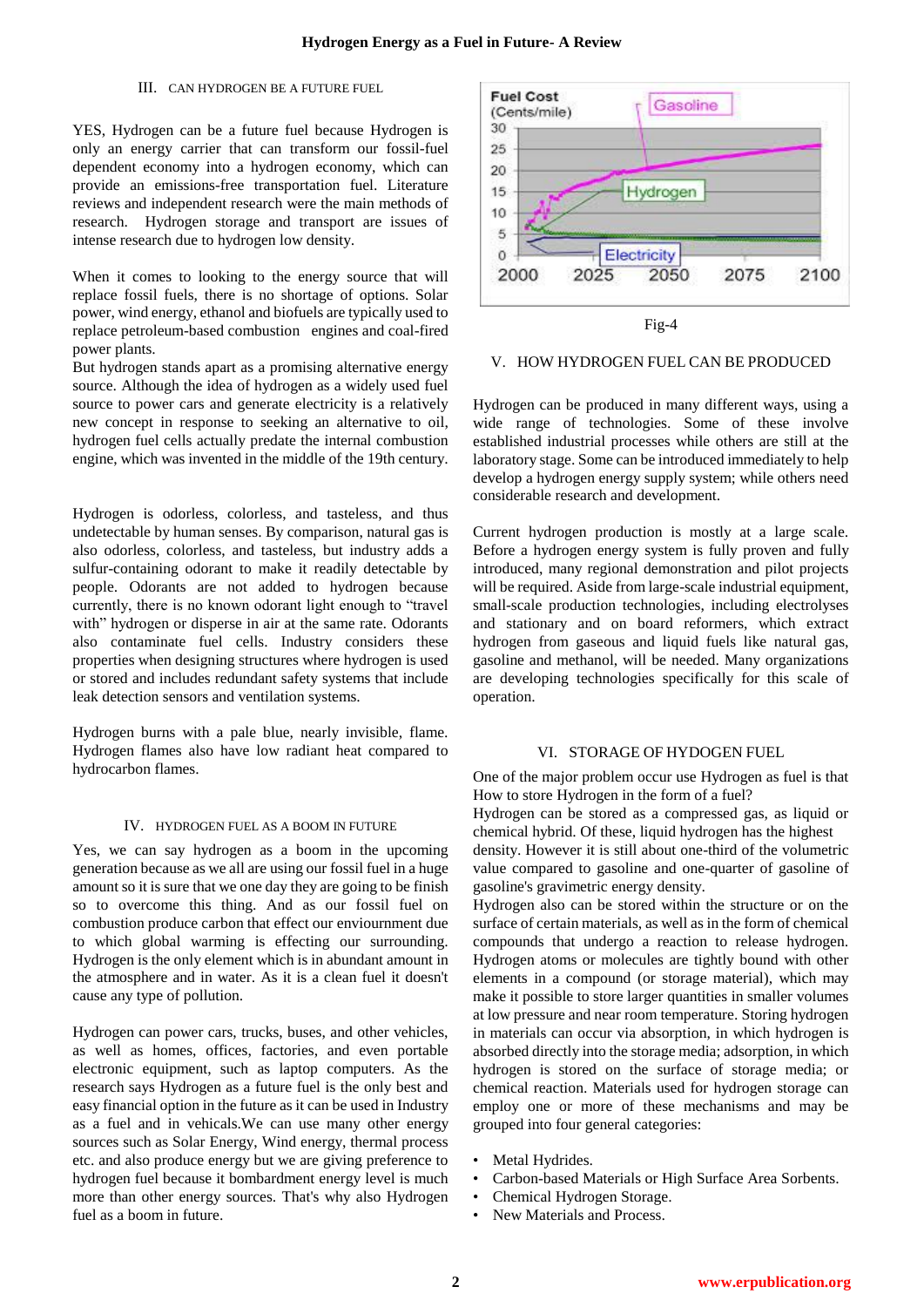# **International Journal of Engineering and Technical Research (IJETR) ISSN: 2321-0869 (O) 2454-4698 (P), Volume-3, Issue-12, December 2015**

Delivery and vehicle storage systems require advanced technologies to compensate for the low volumetric energy density of hydrogen. Current hydrogen storage systems for vehicles are inadequate to meet customer expectations for driving range (greater than 300 miles per fill) without intrusion into cargo or passenger space. Furthermore, durability of the storage system over the expected life of the vehicle must also be verified and validated. To meet these challenges, scientists and engineers in government, industry, academia, and at national laboratories are researching a wide variety of storage systems, with particular emphasis on materials-based technologies.



Fig.-5

Shown in fig.1&2, compressed gaseous hydrogen storage is at room temperature in a high-strength pressure tank. Including the weight of the tank, compressed gas storage holds about 1 to 7% hydrogen by weight, depending on the type of tank used. Lighter, stronger tanks, capable of holding more hydrogen with less weight, are more expensive. Compressing the hydrogen gas at the filling station requires about 20% as much energy as is contained in the fuel.



Fig.-6

The carbon adsorption technique stores hydrogen under pressure on the surface of highly porous super activated graphite. Some varieties are cooled; others are operated at room temperature. Current systems store as much as 4% hydrogen by weight. It is hoped to increase this efficiency to about 8%, even for the room temperature variety. Carbon adsorption is very similar to compressed gas storage except that the pressure tank is filled with graphite; the graphite adds some weight but allows more hydrogen to be stored at the same pressure and tank size.

# VII. 21<sup>ST</sup> CENTURY HYDOGEN ENERGY SYSTEM

Fossil fuels (i.e., petroleum, natural gas and coal), which meet most of the world's energy demand today, are being depleted fast. Also, their combustion products are causing the global problems, such as the greenhouse effect, ozone layer depletion, acid rains and pollution, which are posing great danger for our environment and eventually for the life in our planet. Many engineers and scientists agree that the solution to these global problems would be to replace the existing fossil fuel system by the hydrogen energy system. Hydrogen is a very efficient and clean fuel. Its combustion will produce no greenhouse gases, no ozone layer depleting chemicals, little or no acid rain ingredients and pollution. Hydrogen, produced from renewable energy (e.g., solar) sources, would result in a permanent energy system, which we would never have to change.

However, there are other energy systems proposed for the post-petroleum era, such as a synthetic fossil fuel system. In this system, synthetic gasoline and synthetic natural gas will be produced using abundant deposits of coal. In a way, this will ensure the continuation of the present fossil fuel system. The two possible energy systems for the post-fossil fuel are (i.e., the solar-hydrogen energy system and the synthetic fossil fuel system) are compared with the present fossil fuel system by taking into consideration production costs, environmental damages and utilization efficiencies. The results indicate that the solar-hydrogen energy system is the best energy system to ascertain a sustainable future, and it should replace the fossil fuel system before the end of the 21st century.



Fig.-8